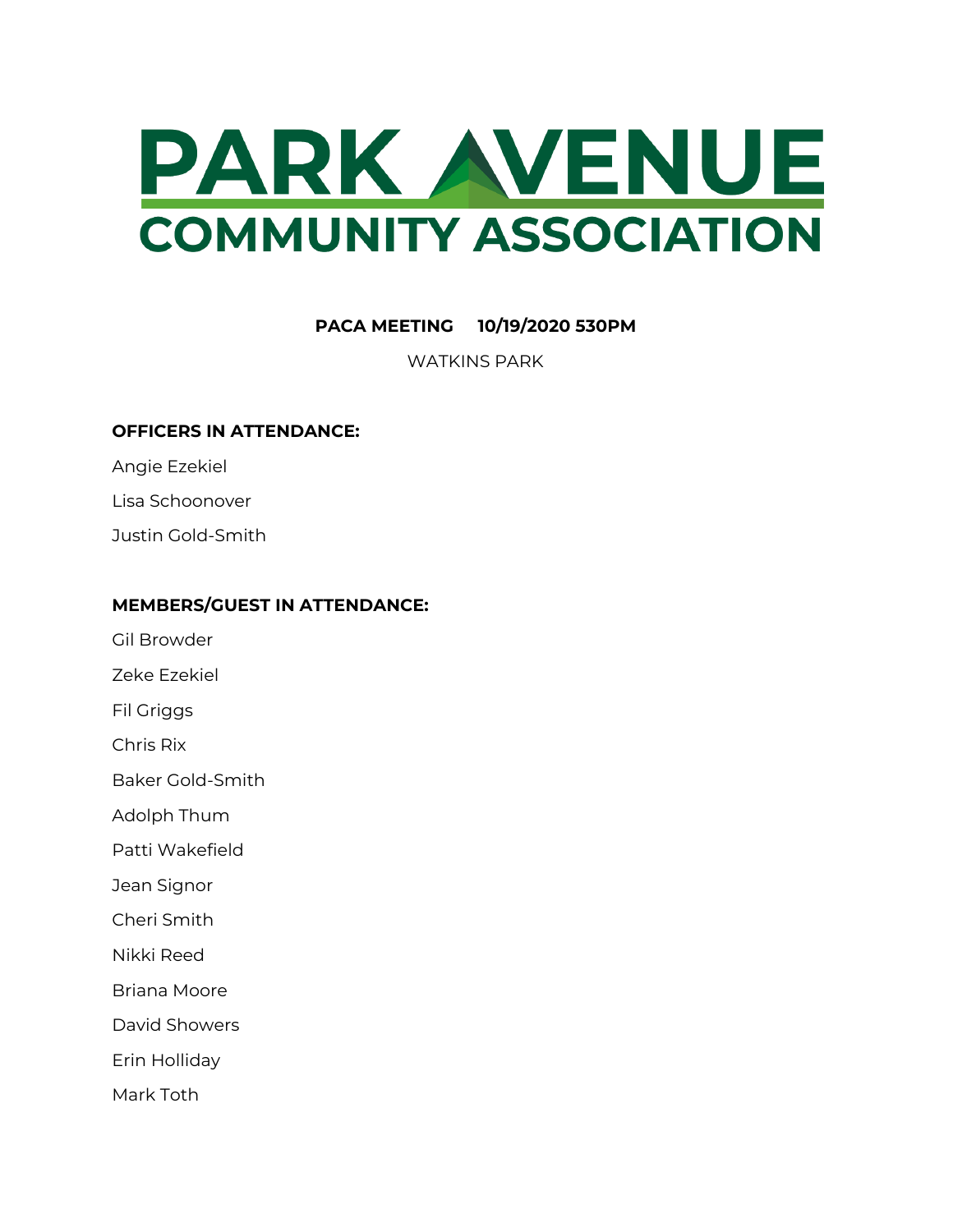Dave Reagan Cindy Rogers Jodi Sprague Jeri Hillis James Kendall Gene Williams Pat McCoy Call to order by PACA president Angie Ezekiel

## **OLD BUSINESS**

- HSPD/Chief Chris Chapman townhall meeting in September HSPD encourages Park Ave residents to be alert, be diligent, & report ANY criminal/deviate activity. HSPD non-emergency number -501-321-6789 After regular office hours call 911.
- Meeting with HS City Manager Bill Burroughs-attended by Cindy rogers, Briana Moore, Angie Ezekiel, & Justin Gold-Smith. Topics discussedinstallation of streetlights-hopefully by end of 2020 Traffic slow down on Park Ave- a possibility of getting a digital speed monitor on Park Ave. More bump-outs to help control speed North Woods trails-contacting Walton Foundation donating money for restrooms Bus shelters-make sure all are in order and safe
- Treasurer's report by PACA VP Justin Gold-Smith.. financial audit was completed on Oct. 6, 2020 and all funds and documents are in appropriate order.

Current bank account balance 14,965.48 -accounting for donations, membership fees, banner sponsorship.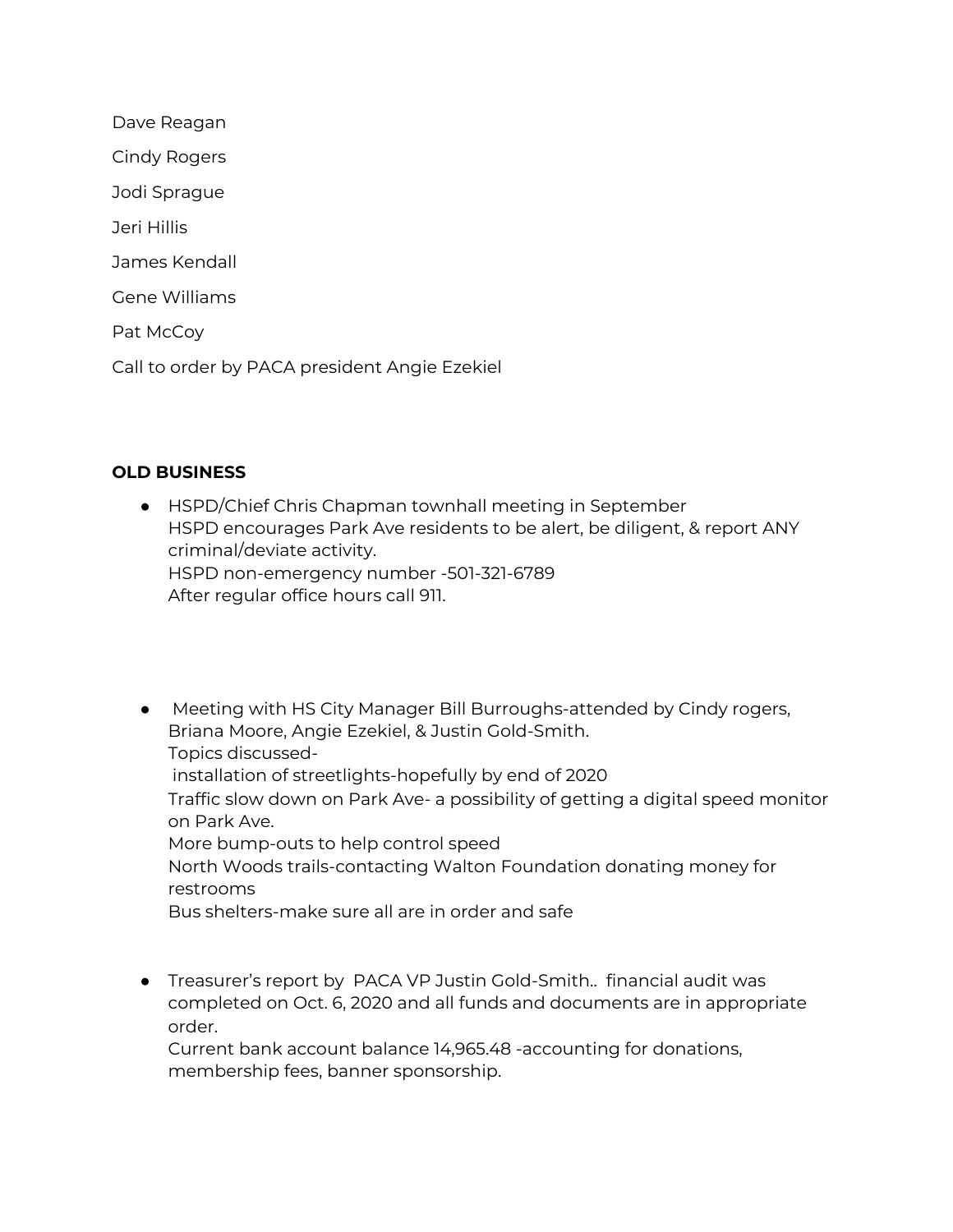- **●** Garland County business by J.P. Dave Reagan Third wave of Covid is upon us.. please follow guidelines and restrictions. Election day is looming-please vote… Early voting available at Garland county Library, HS convention Center, and County Clerk's office.
- City of HS update by Precinct 1 rep. Erin Holliday .. Tourism is booming-visitor center recorded 566 visitors on Saturday, Oct. 17 HSPD is conducting a sentiment study via Facebook and their government page/ New HS board appointments: Cindy Rogers-Historic District commission Roxie Wallace-Urban Forestry commission OZK Arena is seeking CARES funding due to convention cancellation thru April 2021.

Precinct representative Eric Holliday is sponsoring a policy amendment to the current vacant structure policy

Invitation by Chris Rix to tour the Perry Plaza, October 24, 2020 3-6pm. PACA's own Sylvia Stems will make a guest appearance. Please wear a mask.

PACA Christmas Party -tentatively planned for December 12, 2020 in Watkins Park. Further information on food, time, ticket cost will be available at the next PACA meeting.

We are working with Park Avenue's Emma Lee's for dining options.

Mini-debate between HS Precinct 1 candidates-Erin Holliday & Mark Toth

Erin won the coin flip to speak first.

- 1. Erin Holiday-introduction, concerned about one and all, wants to be our connector to city government
- 2. Mark Toth introductions- wants to be an advocate for Park Avenue, Very concerned about HSPD re-opening the gun range at DeSoto Park.

Each candidate was asked the same three question and has two minutes to reply: